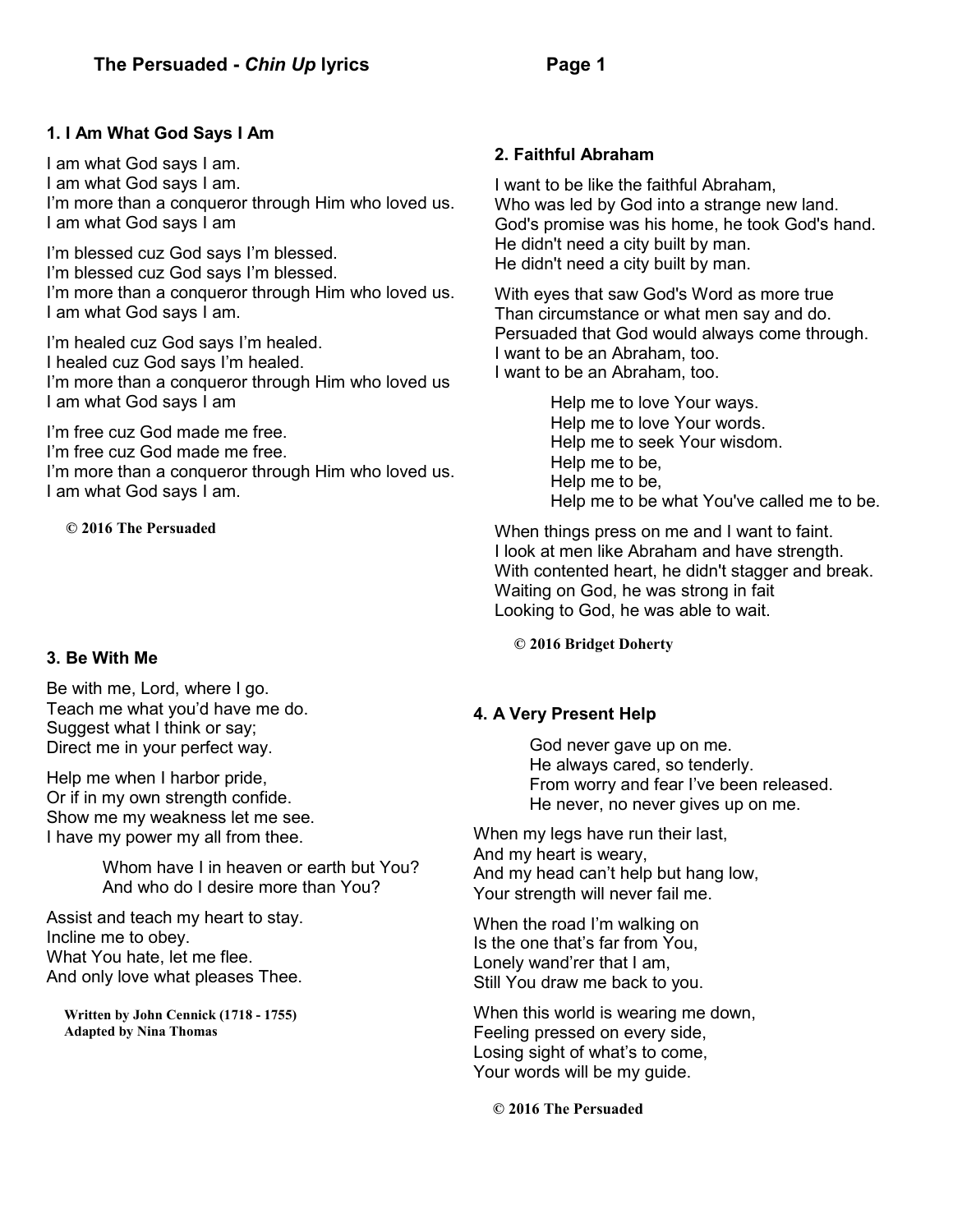### **5. He Saw it All**

Headin' slowly through town one afternoon, head low and heart full of cares. I heard a commotion, a couple streets over, and wondered, "What's happening there?" A young man was running, from in that direction, and stopped just to catch his breath. I asked him to please tell me what was the hurry. He smiled up at me and he said,

"I was trying to catch the crippled man - did he run past this way? He was rushing home to tell everyone, what Jesus did today. And the mute man was telling, myself and the deaf girl, he's leaving to answer God's call. It's hard to believe, but if you don't trust me, ask the blind man, he saw it all. Ask the blind man, he saw it all."

My friend if the troubles and burdens you carry, are heavy and dragging you down. If you've tried everything that you can think of, but there's still no relief to be found. That very same Jesus who altered the future, of the blind man, the deaf and the lame, Was made sin so we could be made like him – and a new me walked out of the grave.

 **© Gerry Bruce Music (ASCAP) All rights reserved. Used by permission.** 

#### **6. What You Did for Me**

I was a slave to the great deceiver, Doomed to obey his command. But Christ my Lord, came to my rescue, Shattered the chains and let me go.

> I don't want to forget what you did for me, on Calvary. You stripped the authority of Satan's power over me. Now I am free. Now I am free.

Still in this world at your command, But I'm not helpless anymore. With God's word and His spirit inside me, There isn't one dart I can't quench.

I'll be with you for eternity. No longer bound to the enemy. He who rules the kingdom of darkness Doesn't have a say in my destiny!

> I don't want to forget what you did for me, I'm not his property. He's under my feet, for eternity. Oh, your love, it set me free. Now I am free.

 **© 2016 Nina Thomas** 

#### **7. Run Away**

Helpless, I'm thrown around, Lost when I should be found. Always looking down, never above me. It's just this pride, you see, It's always stopping me, Telling me, I don't need anyone but me.

> So, I tried to run, run, run away, Where God's love couldn't reach me. Tried to hide my face away, Thinking He wouldn't care to seek me. (I was wrong, wrong, wrong. I could not have been more wrong.)

It wasn't surprising To find pride was lying, But what did surprise me was how much I'd listened. Before I even knew I was doubting You-Didn't think You'd come through. (Sometimes I'm such a fool.)

> I could never run so far away Where Your love couldn't reach me. I could never have so much shame Where You wouldn't care to seek me.

What more proof of love Is there than Your son Offered to such a one as me? You had him sacrificed Not sparing his life So that I had the right To call You mine.

> Now I won't run, run, run away For Your love has reached me. I won't hide my face in shame Your son's blood has cleaned me. (I'll hold on, on, on to Your words I'm holding on.)

 **© 2016 Bridget Doherty**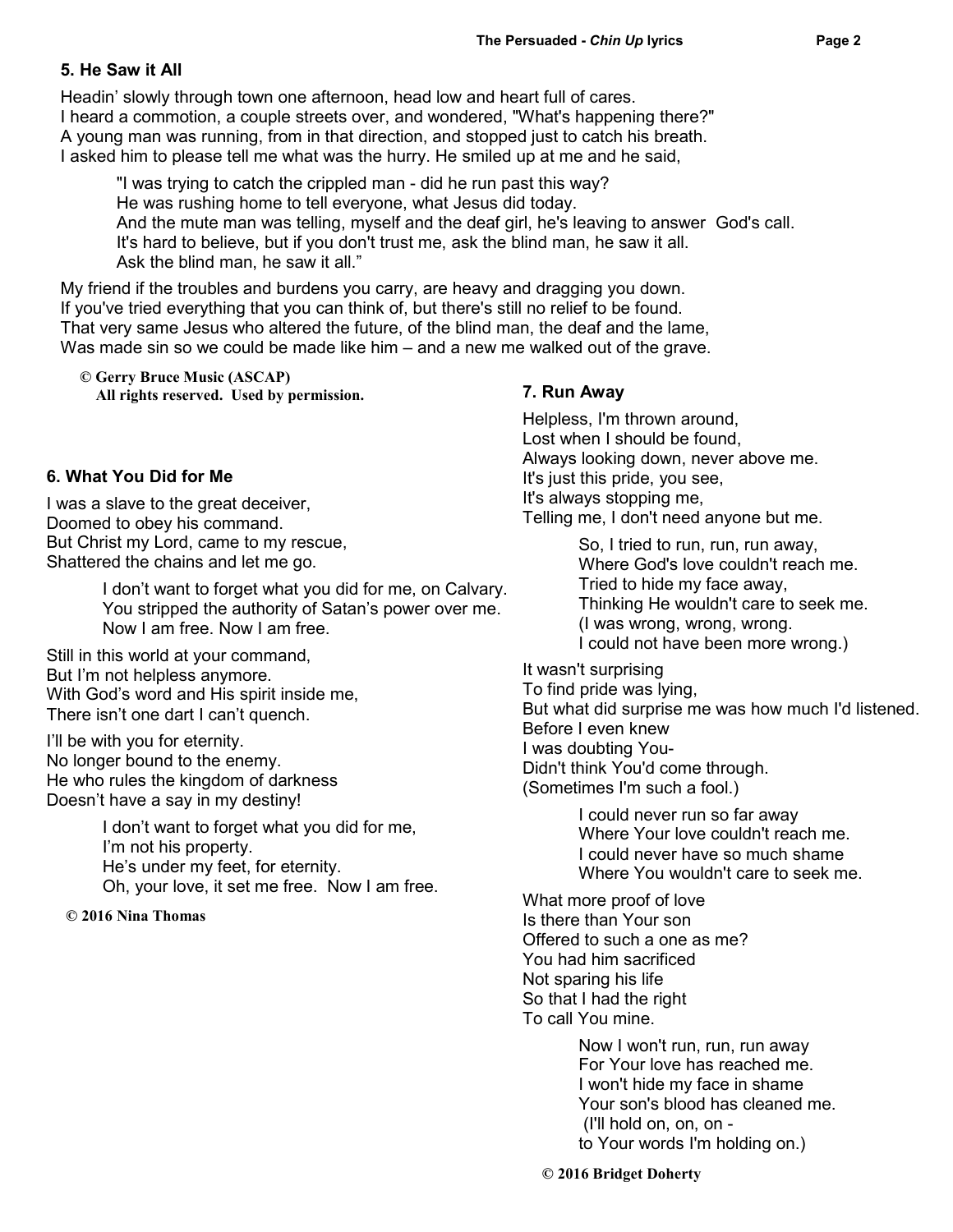### **8. Blood of Another**

This world tossed me about, 'till I thought that I would drown. I needed someone to rescue me. I didn't know Christ's name but he freely took my shame And offered his life, to save me.

> I was lost without a home 'Till God made me His own. Now not even sin Can bar me from Him. And my great love could never achieve What the blood of another did for me.

Praise the blood of God's son - all my own work is now done. And a life lived in liberty now begins. Freed from fear, freed from doubt, with so much to sing

about.

I could never, no never, have done this on my own.

I am fixed, I will stay and there's nothing that can change What my Savior and Lord did to make me free. And in triumph I cry to a God who is now mine: "Oh! What grace and what love have been shown to me!"

 **© 2016 Bridget Doherty**

#### **9. Tribulation**

Tribulation - You won't shake me one bit Or cause me to give up and turn and run cuz Tribulation - My God says you can strengthen me As I believe the words that He has given.

Are the things in this life weighing you down? Have you got pressure, pressure from all around? And inside, inside are you feeling cast down? Losing sight of the glory, glory to be found?

Pressures come and go but God stays the same. The promises He's made will not change. My hope is sure and nothing can take it away. So when tribulation comes, I'm gonna say -

#### **© 2016 Bridget Doherty**

### **10. Stubborn Heart**

Oh this stubborn heart of mine, All toughened up and stuffed with pride - I'm gonna break it down and I will Take the pieces to my Father.

He resists the proud, He says, But really I'm the one resisting. But now I bow my head before Him, Humbled by my mighty Father.

His strength and power beyond limit Matched by His grace and wisdom. Of all the things that He could care for, He has turned His eyes upon me.

He saw me in my low estate - Bound by nature, chained by choices. And He reached out His hands to save me. In Christ He gives me victory.

So soberly, I stand before you, Watching as my Father taught me. I'm not too proud to need His words to Hold them fast and keep them tightly.

All my might and determination Could not keep my feet from falling. My sure lifeline is Christ. He's the answer that God gave me.

 **© 2016 Bridget Doherty**